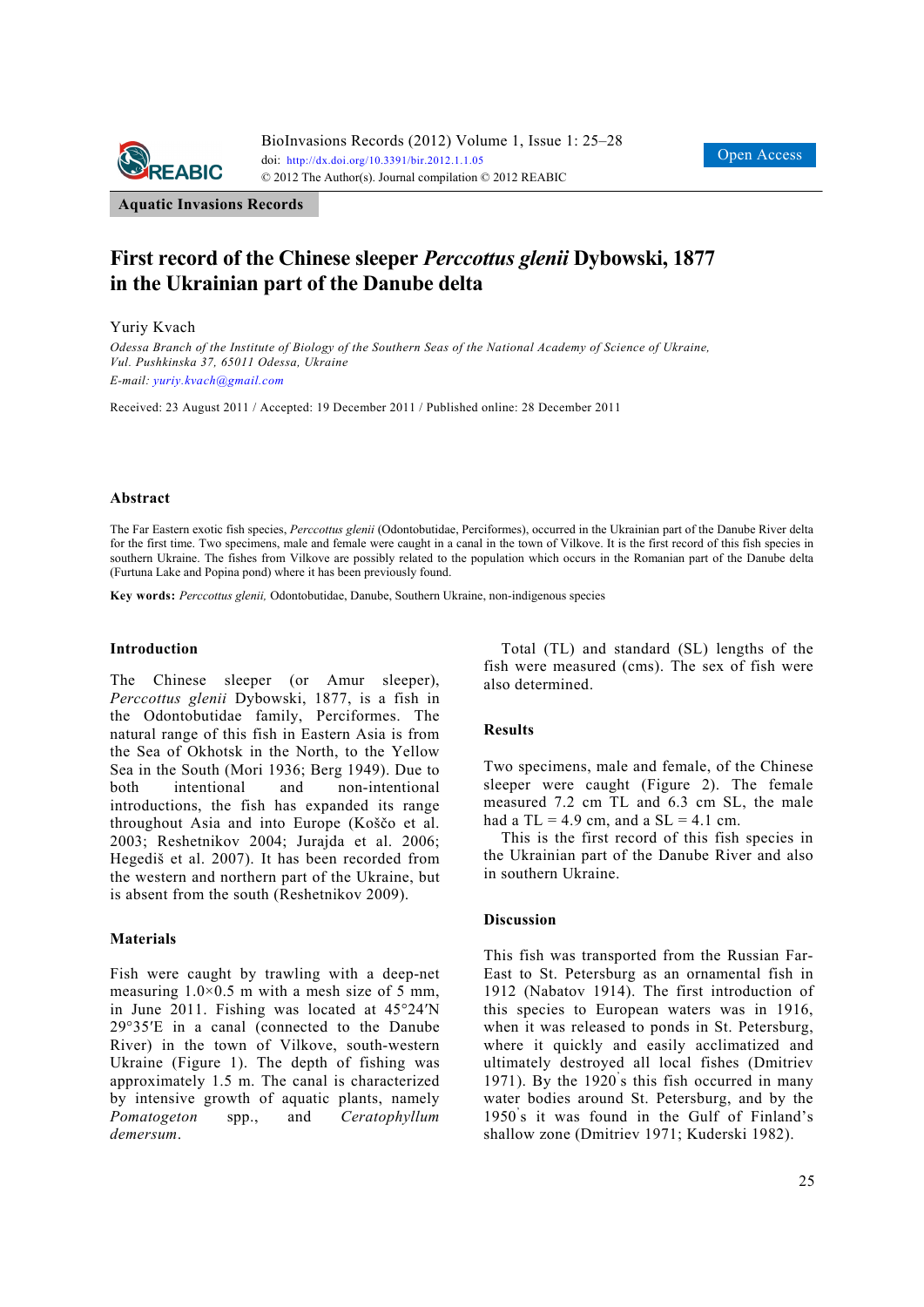

**Figure 1.** Map of the locality in the Danube delta. Red spot denotes fish occurrence.

**Table 1.** The timeline of the Chinese sleeper *Perccottus glenii* invasion in the Danube basin.

| Date             | Locality                                  | Record coordinates |                 | Country  | Reference                   |
|------------------|-------------------------------------------|--------------------|-----------------|----------|-----------------------------|
|                  |                                           | Latitude, N        | Longitude, E    |          |                             |
| 1995             | Latorica River, Mukachevo                 | 48°26′             | $22^{\circ}40'$ | Ukraine  | Sivokhop 1998               |
| 1995             | Latorica River, Chop                      | 48°26′             | $22^{\circ}13'$ | Ukraine  | Sivokhop 1998               |
| 1997             | Tisza River, Tiszaújváros                 | 47°58′             | 21°03'          | Hungary  | Harka 1998                  |
| July 21, 1998    | Latorica River, Kamena Moľva              | 48°29'             | $22^{\circ}03'$ | Slovakia | Koščo et al. 1999           |
| 1999             | Medzibodrožie, Boťany                     | 48°26'             | $22^{\circ}06'$ | Slovakia | Kautman 1999                |
| 1999             | Medzibodrožie, Leles                      | 48°27'             | $22^{\circ}01'$ | Slovakia | Kautman 1999                |
| 1999             | Bodrog, Somotor                           | 48°24'             | 21°48'          | Slovakia | Harka et al. 2000           |
| 1999             | Klin nad Bodrogom, Somotor                | 48°22'             | 21°43'          | Slovakia | Harka et al. 2000           |
| 2001             | Pond, Voivodina                           | 45°88'             | $20^{\circ}21'$ | Serbia   | Gergely and Tucakov<br>2004 |
| 2001             | Suceava River, Suceava                    | 47°39'             | $26^{\circ}15'$ | Romania  | Nalbant 2004                |
| 2003             | Danube, Vinci                             | 44°70′             | $21^{\circ}60'$ | Serbia   | Šipoš et al. 2004           |
| October 20, 2003 | Danube, Iron Gate II Reservoir            | $44^{\circ}40'$    | $22^{\circ}30'$ | Serbia   | Simonović et al. 2006       |
| April 7-13, 2005 | Danube, Vrav                              | $44^{\circ}11'$    | 22°44'          | Bulgaria | Jurajda et al. 2006         |
| April 7-13, 2005 | Danube, Lom                               | 43°50'             | $23^{\circ}14'$ | Bulgaria | Jurajda et al. 2006         |
| 2005             | Danube, Drobeta Turnu Severin             | $44^{\circ}37'$    | $22^{\circ}40'$ | Romania  | Popa et al. 2006            |
| 2006             | Dradiste River (Prut tributary), Brînzeni | 48°03′             | $27^{\circ}08'$ | Moldova  | Moshu et al. 2006           |
| Autumn 2007      | Furtuna Lake, Danube delta                | 45°12'             | $29^{\circ}06'$ | Romania  | Năstase 2007                |
| Autumn 2007      | Popina fish pond, Danube delta            | 45°17'             | 29°36'          | Romania  | Năstase 2007                |
| July 3, 2008     | Sava River, Slavonski Brod                | 45°09'             | 17°59'          | Croatia  | Caleta et al. 2011          |
| June 2011        | Danube River, Vilkove                     | 45°24'             | 29°35'          | Ukraine  | Present data                |

In the 1970's the Chinese sleeper was probably introduced to the fish ponds in the upper stream of the Dniester River, western Ukraine, together with phytovorous commercial fish species. Several individuals of the Chinese sleeper were caught in one of the ponds in Lviv in 1980 (Reshetnikov 2009). Thereafter, areas of invasion were widespread in the western Ukraine. The Lviv population of the Chinese sleeper invaded nearby water bodies in the upper stream of the Dniester River, near Ternopil and Ivano-Frankivsk. Then, in 2001 this fish species was registered in the Dniester River in the Czernowitz Region, close to the border between Ukraine and Moldavia (Moshu and Guzun 2002). With the exception of the Dniester River, in the Ukraine, the Chinese sleeper is mentioned in the Dnieper River near Kiev (Sabodash et al. 2002).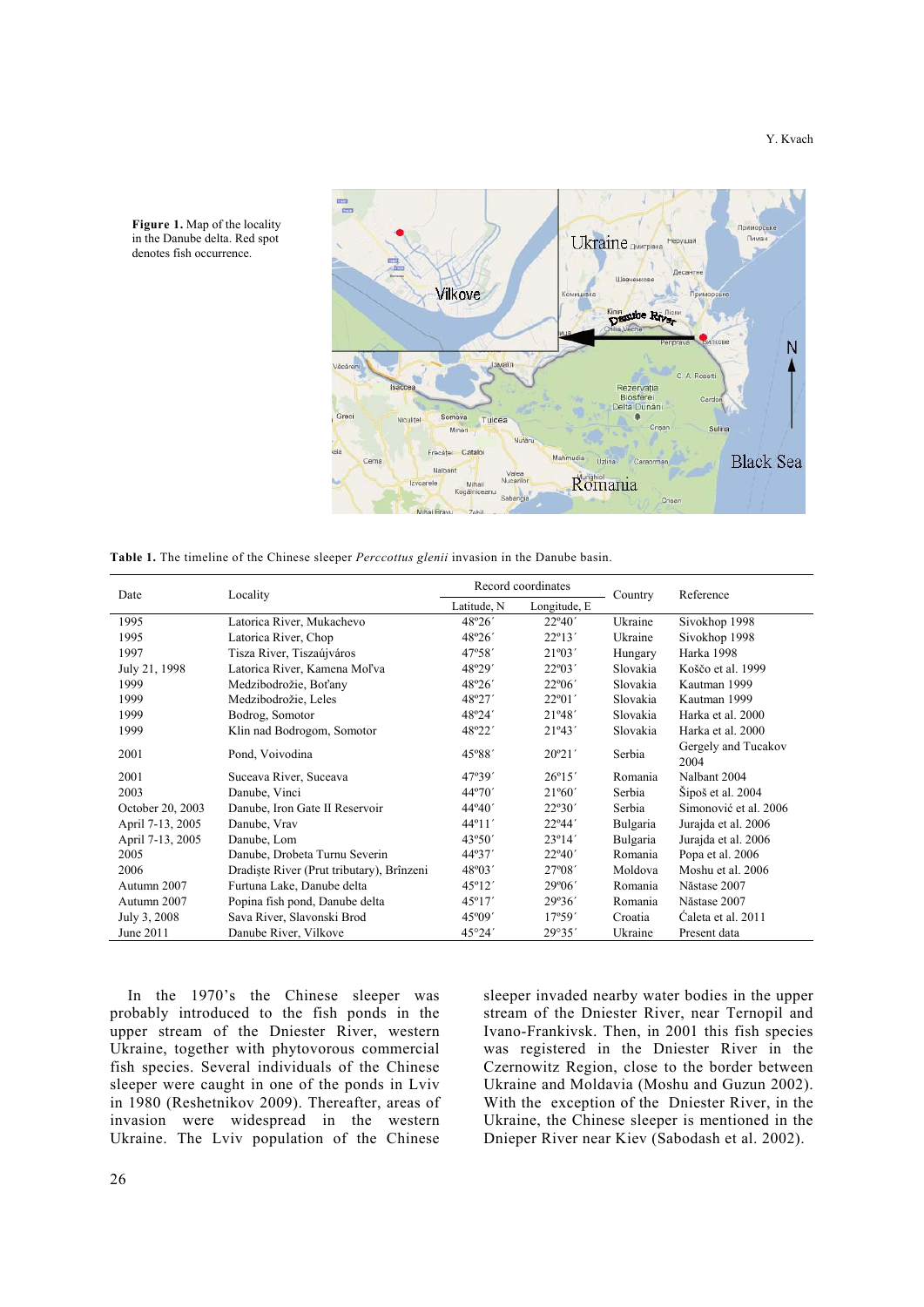

**Figure 2.** The Chinese sleeper from the Ukrainian part of the Danube delta. Male and female.

In the Danube River basin the Chinese sleeper was first mentioned in 1995–1996 in the Ukrainian Transcarpathian region in the Latorica River near Mukachevo and Chop (Sivokhop 1998) (Table 1). In 1997 this fish was mentioned in Hungarian waters (Harka 1998). Later, in 1998, it was recordeed in Slovak waters (Kautman 1999; Koščo 1999). In Serbia it was first found in a fish pond in 2001, and then occurred in the Danube's main channel in the Vinci Marine in 2003 (Gergely and Tucakov 2004; Šipoš et al. 2004). In Bulgaria it was found near Vrav and Lom in the north-west in 2005 (Jurajda et al. 2006). In 2006 it occurred in the Prut River (left tributary of the Danube River) on the border between Moldova and Romania (Moshu et al. 2006). In 2008 the Chinese sleeper occurred in Croatia in the Sava River (right tributary of the Danube River) near the city of Slavonski Brod (Ćaleta et al. 2011). This is most western recording of the Chinese sleeper in Europe.

The first record of the Chinese sleeper in Romanian waters was in the Suceava River in 2001 (Nalbant et al. 2004). In the main stream of the Romanian Danube River it was found in Drobeta Turnu Severin in 2006 (Popa et al. 2006). In 2007 this species was registered in the Romanian Danube delta, in two localities: Furtuna Lake and Popina Pond (Năstase 2007). There were no records for the presence of this fish in the Ukrainian part of the Danube River.

The Ukrainian part of the Danube delta is the fourth region in the Ukraine (after the Dniester River upper stream, Transcarpathian rivers, and the Dnieper River near Kiev) where the Chinese sleeper occurrs. Also, it is the first occurrence in southern Ukraine. Probably, the fishes from Vilkove are related to the same population which occurs in the Romanian part of the Danube delta (Furtuna Lake and Popina Pond). This population has two possible sources. The first possible source is from the population of the Transcarpathian region (River Latorica), which populated the majority of the Danube basin. Another possible source is from the western Ukrainian population of the Chinese sleeper, which populated rivers Prut, Suceava and Siret. The second version is more likely, since rivers Prut and Siret inflow into the main Danube River close to the Danube delta.

Taking into account the fact that the Chinese sleeper was introduced to Europe together with its parasites, cestode *Nippotaenia mogurndae* Yamaguti and Miyata, 1940 (this parasite species is already found in the Danube basin in Slovakia, also in Poland – see in Košuthová et al. 2004 and Mierzejewska et al. 2010), the further introduction of this parasite to the Ukrainian Danube section is possible.

#### **Acknowledgements**

Dr. Andrey Reshetnikov is greatly acknowledged for valuable comments on the manuscript. Publication of this paper was supported by the EC 7th Framework Programme through the enviroGRIDS project (Grant Agreement No. 26740).

#### **References**

- Berg LS (1949) Freshwater fishes of the U.S.S.R. and adjacent countries, Vol. 3. Publishing House of Academy of Science of USSR, Moskva-Leningrad, pp 929-1382
- Ćaleta M, Jelić D, Buj I, Zanella D, Marčić Z, Mustafić P, Mrakovčić M (2011) First record of the alien invasive species rotan (*Perccottus glenii* Dybowski, 1877) in Croatia. *Journal of Applied Ichthyology* 27: 146-147, http://dx.doi.org/10. 1111/j.1439-0426.2010.01612.x
- Dmitriev MA (1971) Look out, rotan. *Rybovodstvo i Rybolovstvo* 1: 26-27
- Gergely J, Tucakov M (2004) Amur sleeper (*Perccottus glenii*): the first finding in Vojvodina (Serbia). *Halászat* 97: 158-160
- Harka Á (1998) New fish species in the fauna of Hungary. *Perccottus glehni* Dybowski, 1877. *Halászat* 91: 32-33
- Hegediš A, Lenhardt M, Mićković B, Cvijanović G, Jarić I, Gačić Z (2007) Amur sleeper (*Perccottus glenii* Dubowski, 1877) spreading in the Danube River Basin. *Journal of Applied Ichthyology* 23: 705-706, http://dx.doi.org/10.1111/j.1439- 0426.2007.00867.x
- Jurajda P, Vassilev M, Polačik M, Trichkova T (2006) A first record of *Perccottus glenii* (Perciformes: Odontobutidae) in the Danube River in Bulgaria. *Acta Zoologica Bulgarica* 58: 279-282